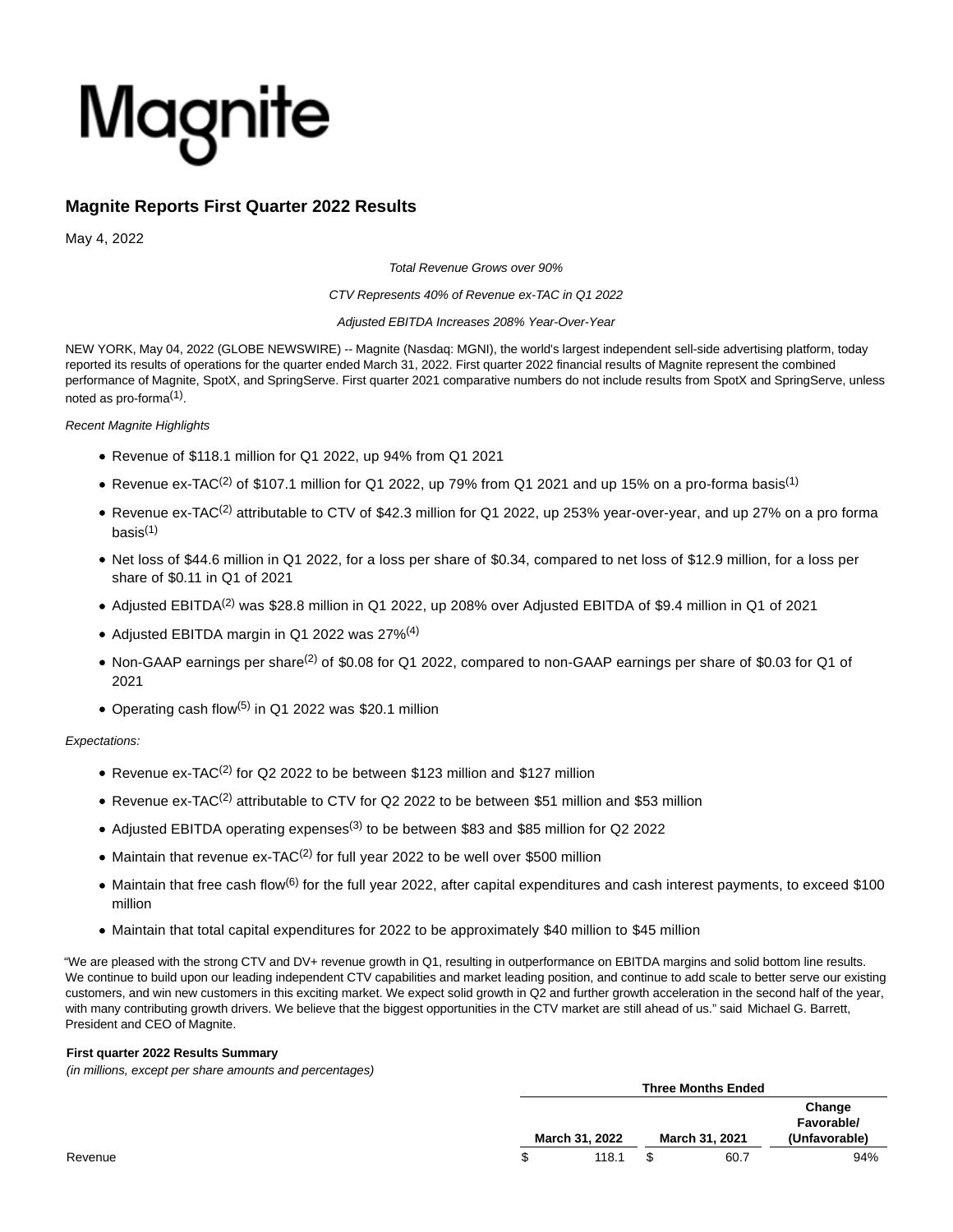| Revenue ex-TAC <sup>(2)</sup>                     | \$<br>107.1  | \$  | 59.9   | 79%       |
|---------------------------------------------------|--------------|-----|--------|-----------|
| Gross profit                                      | \$<br>58.7   |     | 40.0   | 47%       |
| Net income (loss)                                 | \$<br>(44.6) | - 5 | (12.9) | $(246)\%$ |
| Adjusted EBITDA <sup>(2)</sup>                    | \$<br>28.8   | S   | 9.4    | 208%      |
| Adjusted EBITDA operating expenses <sup>(3)</sup> | \$<br>78.2   | \$. | 50.5   | (55)%     |
| Adjusted EBITDA margin <sup>(4)</sup>             | 27%          |     | 16%    | 11 ppt    |
| Basic earnings (loss) per share                   | \$<br>(0.34) |     | (0.11) | (209)%    |
| Diluted earnings (loss) per share                 | \$<br>(0.34) | \$  | (0.11) | (209)%    |
| Non-GAAP earnings (loss) per share <sup>(2)</sup> | \$<br>0.08   | \$  | 0.03   | 167%      |

#### **Footnotes:**

(1) Pro forma comparisons include SpotX and SpringServe results for Q1 2021.

(2) Revenue ex-TAC, Adjusted EBITDA, Adjusted EBITDA operating expenses, and non-GAAP earnings (loss) per share are non-GAAP financial measures. Please see the discussion in the section called "Non-GAAP Financial Measures" and the reconciliations included at the end of this press release.

(3) Adjusted EBITDA operating expenses is calculated as Revenue ex-TAC less Adjusted EBITDA.

(4) Adjusted EBITDA margin is calculated as Adjusted EBITDA divided by Revenue ex-TAC.

(5) Operating cash flow is calculated as Adjusted EBITDA less capital expenditures.

(6) Free cash flow is defined as operating cash flow (AEBITDA less Capex) less cash interest payments.

#### **First quarter 2022 Results Conference Call and Webcast:**

The Company will host a conference call on May 4, 2022 at 1:30 PM (PT) / 4:30 PM (ET) to discuss the results for its first quarter of 2022.

#### **Live conference call**

| Toll free number:   | (844) 875-6911 (for domestic callers)                        |
|---------------------|--------------------------------------------------------------|
| Direct dial number: | (412) 902-6511 (for international callers)                   |
| Passcode:           | Ask to join the Magnite conference call                      |
| Simultaneous audio  |                                                              |
| webcast:            | http://investor.magnite.com under "Events and Presentations" |

#### **Conference call**

| ×<br>۰,<br>٠<br>× | ۰, |
|-------------------|----|
|-------------------|----|

| ισμιαν              |                                                              |
|---------------------|--------------------------------------------------------------|
| Toll free number:   | (877) 344-7529 (for domestic callers)                        |
| Direct dial number: | (412) 317-0088 (for international callers)                   |
| Passcode:           | 1117246                                                      |
| Webcast link:       | http://investor.magnite.com under "Events and Presentations" |

#### **About Magnite**

We're Magnite (NASDAQ: MGNI), the world's largest independent sell-side advertising platform. Publishers use our technology to monetize their content across all screens and formats including CTV, online video, display, and audio. The world's leading agencies and brands trust our platform to access brand-safe, high-quality ad inventory and execute billions of advertising transactions each month. Anchored in bustling New York City, sunny Los Angeles, mile high Denver, historic London, and down under in Sydney, Magnite has offices across North America, EMEA, LATAM, and APAC.

Note: Magnite and the Magnite logo are service marks of Magnite, Inc.

#### **Forward-Looking Statements:**

This press release and management's prepared remarks during the conference call referred to above include, and management's answers to questions during the conference call may include, forward-looking statements, including statements based upon or relating to our expectations, assumptions, estimates, and projections. In some cases, you can identify forward-looking statements by terms such as "may," "might," "will," "objective," "intend," "should," "could," "can," "would," "expect," "believe," "design," "anticipate," "estimate," "predict," "potential," "plan" or the negative of these terms, and similar expressions. Forward-looking statements may include, but are not limited to, statements concerning acquisitions by the Company, including the acquisition of SpotX, Inc. ("SpotX," and such acquisition the "SpotX Acquisition"), or SpringServe, LLC ("SpringServe," and such acquisition the "SpringServe Acquisition"), or the anticipated benefits thereof; statements concerning potential synergies from the Company's acquisitions; statements concerning the potential impacts of the COVID-19 pandemic on our business operations, financial condition, and results of operations and on the world economy; our anticipated financial performance; anticipated benefits or effects related to our completed merger with Telaria, Inc. in April 2020 ("Telaria" and such merger the "Telaria Merger"); key strategic objectives; industry growth rates for ad-supported connected television ("CTV") and the shift in video consumption from linear TV to CTV; anticipated benefits of new offerings; the impact of transparency initiatives we may undertake; the impact of our traffic shaping technology on our business; the effects of our cost reduction initiatives; scope and duration of client relationships; the fees we may charge in the future; business mix; sales growth; benefits from supply path optimization; the development of identity solutions; client utilization of our offerings; our competitive differentiation; our market share and leadership position in the industry; market conditions, trends, and opportunities; certain statements regarding future operational performance measures; and other statements that are not historical facts. These statements are not guarantees of future performance; they reflect our current views with respect to future events and are based on assumptions and estimates and subject to known and unknown risks, uncertainties and other factors that may cause our actual results, performance or achievements to be materially different from expectations or results projected or implied by forward-looking statements. Risks that our business faces include, but are not limited to, the following: our ability to realize the anticipated benefits of the Telaria Merger, SpotX Acquisition, SpringServe Acquisition, and other acquisitions; the severity, magnitude, and duration of the COVID-19 pandemic, including impacts of the pandemic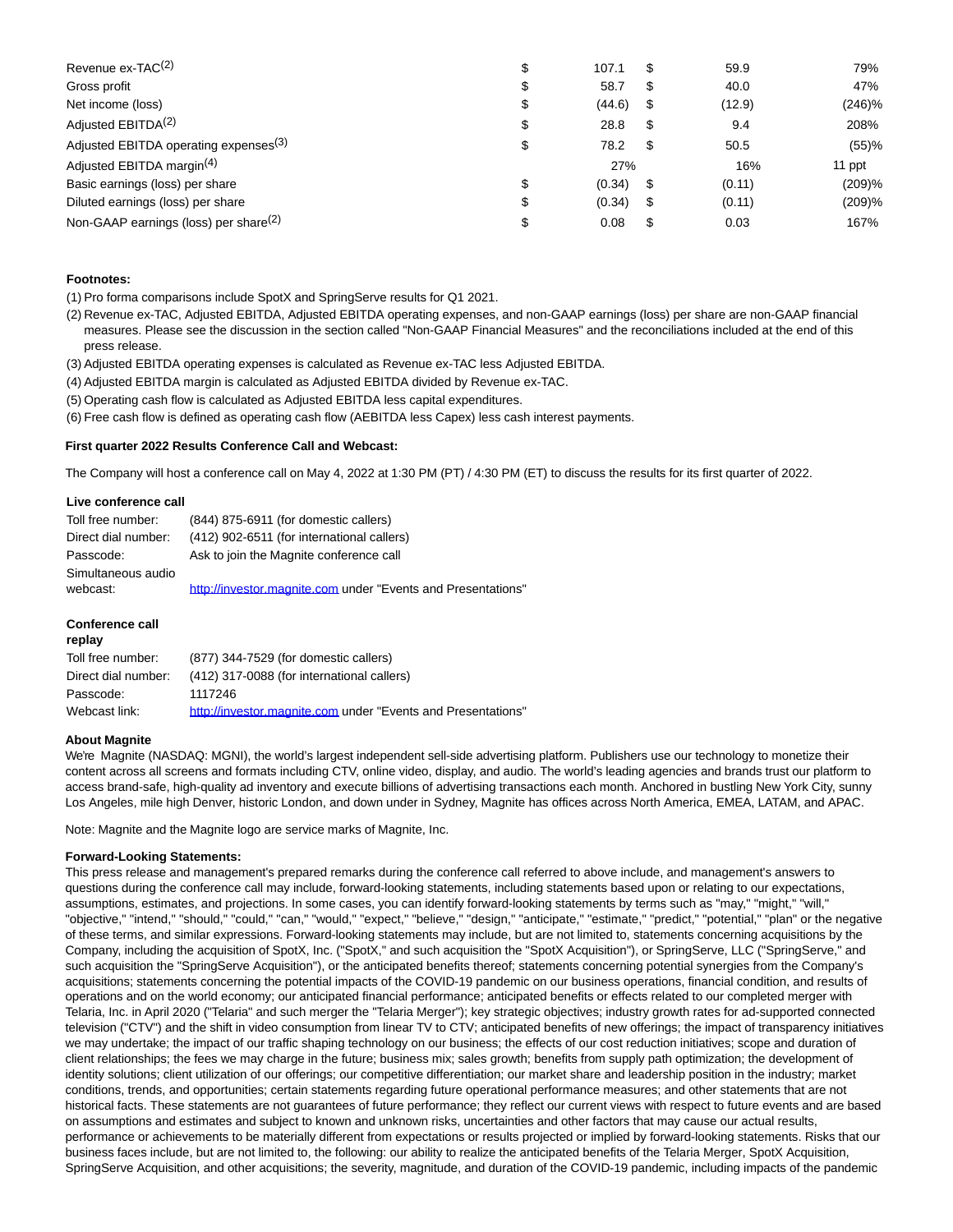and of responses to the pandemic by governments; the impact of inflation and supply chain issues on the advertising marketplace; our CTV spend may grow more slowly than we expect if industry growth rates for ad supported CTV are not accurate, if CTV sellers fail to adopt programmatic advertising solutions or if we are unable to maintain or increase access to CTV advertising inventory; we may be unsuccessful in our supply path optimization efforts; our ability to introduce new offerings and bring them to market in a timely manner, and otherwise adapt in response to client demands and industry trends; uncertainty of our estimates and expectations associated with new offerings, including the CTV ad server product that we recently acquired in the SpringServe Acquisition and our developing identity solutions; we must increase the scale and efficiency of our technology infrastructure to support our growth; the emergence of header bidding has increased competition from other demand sources and may cause infrastructure strain and added costs; our access to mobile inventory may be limited by third-party technology or lack of direct relationships with mobile sellers; we may experience lower take rates, which may not be offset by increases in the volume of ad requests, improvements in fill-rate, and/or increases in the value of transactions through our platform; the impact of requests for discounts, fee concessions, rebates, refunds or favorable payment terms; our history of losses, and the fact that in the past our operating results have and may in the future fluctuate significantly, be difficult to predict, and fall below analysts' and investors' expectations; the effect on the advertising market and our business from difficult economic conditions or uncertainty; the effects of seasonal trends on our results of operations; we operate in an intensely competitive market that includes companies that have greater financial, technical and marketing resources than we do; the effects of consolidation in the ad tech industry; the growing percentage of digital advertising spend captured by closed "walled gardens" (such as Google, Facebook, Comcast, and Amazon); our ability to differentiate our offerings and compete effectively to combat commodification and disintermediation; potential limitations on our ability to collect or use data as a result of consumer tools, regulatory restrictions and technological limitations; the development and use of new identity solutions as a replacement for third-party cookies and other identifiers may disrupt the programmatic ecosystem and cause the performance of our platform to decline; the industry may not adopt or may be slow to adopt the use of first-party publisher segments as an alternative to third-party cookies; our ability to comply with, and the effect on our business of, evolving legal standards and regulations, particularly concerning data protection and privacy; failure by us or our clients to meet advertising and inventory content standards; the freedom of buyers and sellers to direct their spending and inventory to competing sources of inventory and demand and to establish direct relationships and integrations without the use of our platform; our reliance on large aggregators of advertising inventory, and the concentration of CTV among a small number of large sellers that enjoy significant negotiating leverage; our ability to provide value to both buyers and sellers of advertising without being perceived as favoring one over the other or being perceived as competing with them through our service offerings; our reliance on large sources of advertising demand, including demand side platforms ("DSPs") that may have or develop high-risk credit profiles or fail to pay invoices when due; we may be exposed to claims from clients for breach of contracts; errors or failures in the operation of our solution, interruptions in our access to network infrastructure or data, and breaches of our computer systems; our ability to ensure a high level of brand safety for our clients and to detect "bot" traffic and other fraudulent or malicious activity; the use of our net operating losses and tax credit carryforwards may be subject to certain limitations; our business may be subject to sales and use tax, advertising, and other taxes; our ability to raise additional capital if needed; the impact of our share repurchase program on our stock price and cash reserves; volatility in the price of our common stock; the impact of negative analyst or investor research reports; our ability to attract and retain qualified employees and key personnel; costs associated with enforcing our intellectual property rights or defending intellectual property infringement; our ability to comply with the terms of our financing arrangements; restrictions in our Credit Agreement may limit our ability to make strategic investments, respond to changing market conditions, or otherwise operate our business; increases in our debt leverage may put us at greater risk of defaulting on our debt obligations, subject us to additional operating restrictions and make it more difficult to obtain future financing on favorable terms; sales of our common stock by the former owner of SpotX may have an adverse effect on the price of our common stock; conversion of our Convertible Senior Notes would dilute the ownership interest of existing stockholders; the Capped Call Transactions subject us to counterparty risk and may affect the value of the Convertible Senior Notes and our common stock; the conditional conversion feature of the Convertible Senior Notes, if triggered, may adversely affect our financial condition and operating result; failure to successfully execute our international growth plans; and our ability to identify future acquisitions of or investments in complementary companies or technologies and our ability to consummate the acquisitions and integrate such companies or technologies.

We discuss many of these risks and additional factors that could cause actual results to differ materially from those anticipated by our forward-looking statements under the headings "Risk Factors" and "Management's Discussion and Analysis of Financial Condition and Results of Operations," and elsewhere in this press release and in other filings we have made and will make from time to time with the Securities and Exchange Commission, or SEC, including our Annual Report on Form 10-K for the year ended December 31, 2021 and subsequent Quarterly Reports on Form 10-Q. These forward-looking statements represent our estimates and assumptions only as of the date of the report in which they are included. Unless required by federal securities laws, we assume no obligation to update any of these forward-looking statements, or to update the reasons actual results could differ materially from those anticipated, to reflect circumstances or events that occur after the statements are made. Without limiting the foregoing, any guidance we may provide will generally be given only in connection with quarterly and annual earnings announcements, without interim updates, and we may appear at industry conferences or make other public statements without disclosing material nonpublic information in our possession. Given these uncertainties, investors should not place undue reliance on these forward-looking statements. Investors should read this press release and the documents that we reference in this press release and have filed or will file with the SEC completely and with the understanding that our actual future results may be materially different from what we expect. We qualify all of our forward-looking statements by these cautionary statements.

#### **Non-GAAP Financial Measures and Operational Measures:**

In addition to our GAAP results, we review certain non-GAAP financial measures to help us evaluate our business, measure our performance, identify trends affecting our business, establish budgets, measure the effectiveness of investments in our technology and development and sales and marketing, and assess our operational efficiencies. These non-GAAP measures include Revenue ex-TAC, Adjusted EBITDA, Non-GAAP Income (Loss) and Non-GAAP Earnings (Loss) per share, each of which is discussed below.

These non-GAAP financial measures are not intended to be considered in isolation from, as substitutes for, or as superior to, the corresponding financial measures prepared in accordance with GAAP. You are encouraged to evaluate these adjustments, and review the reconciliation of these non-GAAP financial measures to their most comparable GAAP measures, and the reasons we consider them appropriate. It is important to note that the particular items we exclude from, or include in, our non-GAAP financial measures may differ from the items excluded from, or included in, similar non-GAAP financial measures used by other companies. See "Reconciliation of Revenue to Gross Profit to Revenue ex-TAC," "Reconciliation of net income (loss) to Adjusted EBITDA," "Reconciliation of net income (loss) to non-GAAP income (loss)," and "Reconciliation of GAAP earnings (loss) per share to non-GAAP earnings (loss) per share" included as part of this press release.

We do not provide a reconciliation of our non-GAAP financial expectations for Revenue ex-TAC, Adjusted EBITDA, Adjusted EBITDA operating expenses or free cash flow, or a forecast of the most comparable GAAP measures, because the amount and timing of many future charges that impact these measures (such as amortization of future acquired intangible assets, acquisition-related charges, foreign exchange (gain) loss, net, stock-based compensation, impairment charges, provision or benefit for income taxes, and our future revenue mix), which could be material, are variable,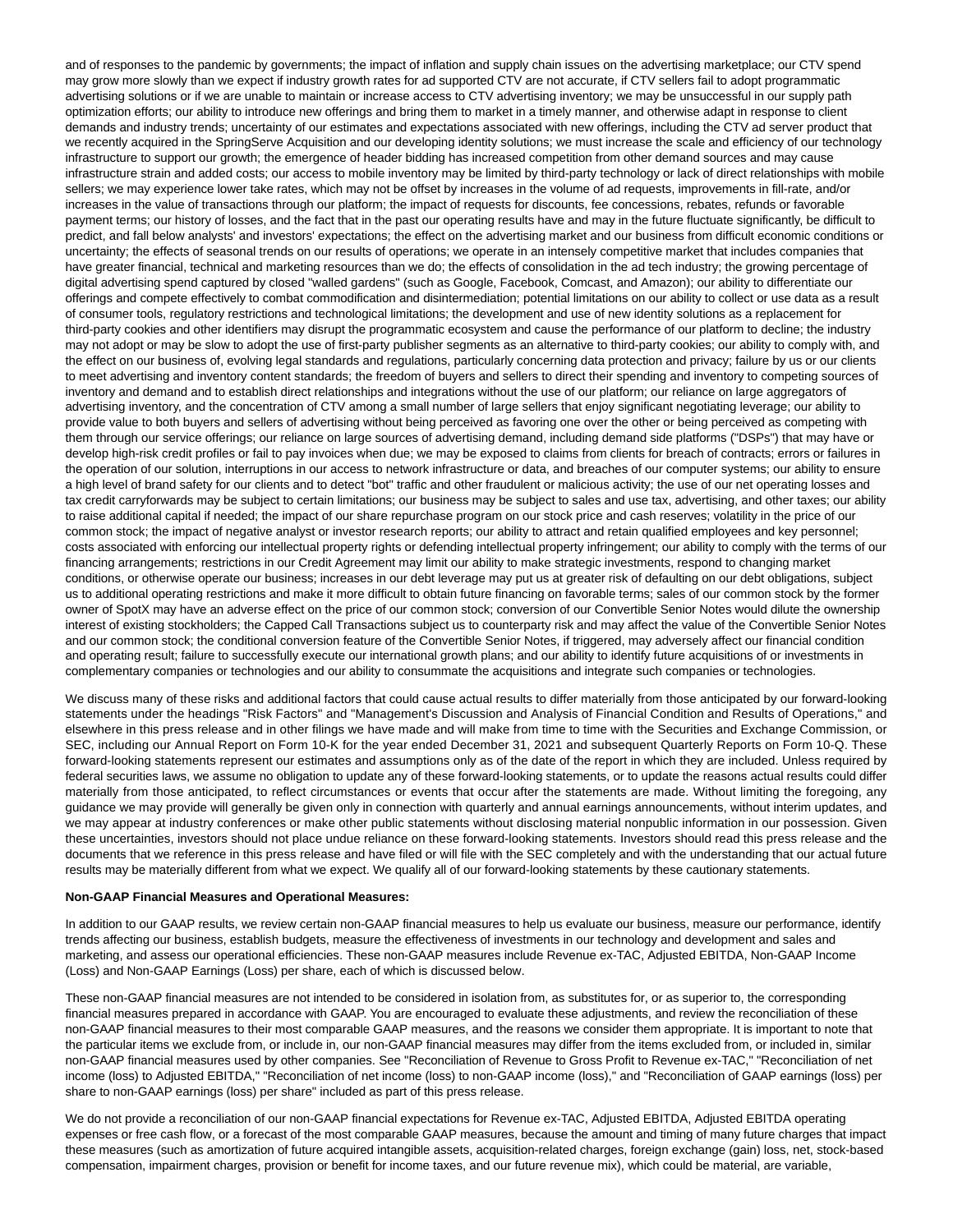uncertain, or out of our control and therefore cannot be reasonably predicted without unreasonable effort, if at all. In addition, we believe such reconciliations or forecasts could imply a degree of precision that might be confusing or misleading to investors.

#### **Revenue ex-TAC:**

Revenue ex-TAC is revenue excluding traffic acquisition cost ("TAC"). Traffic acquisition cost, a component of Cost of revenue, represents what we must pay sellers for the sale of advertising inventory through our platform for revenue reported on a gross basis. In calculating Revenue ex-TAC, we add back the cost of revenue, excluding TAC, to gross profit, the most comparable GAAP measurement. Revenue ex-TAC is a non-GAAP financial measure. We believe Revenue ex-TAC is a useful measure in assessing the performance of Magnite as a combined company following our acquisition of SpotX and facilitates a consistent comparison against our core business without considering the impact of traffic acquisition costs related to revenue reported on a gross basis.

# **Adjusted EBITDA:**

We define Adjusted EBITDA as net income (loss) adjusted to exclude stock-based compensation expense, depreciation and amortization, amortization of acquired intangible assets, impairment charges, interest income or expense, and other cash and non-cash based income or expenses that we do not consider indicative of our core operating performance, including, but not limited to foreign exchange gains and losses, acquisition and related items, non-operational real estate expense (income), net, and provision (benefit) for income taxes. We also track future expenses on an Adjusted EBITDA basis, and describe them as Adjusted EBITDA operating expenses, which includes total operating expenses. Total operating expenses include cost of revenue. We adjust Adjusted EBITDA operating expenses for the same expense items excluded in Adjusted EBITDA. We believe Adjusted EBITDA is useful to investors in evaluating our performance for the following reasons:

- Adjusted EBITDA is widely used by investors and securities analysts to measure a company's performance without regard to items such as those we exclude in calculating this measure, which can vary substantially from company to company depending upon their financing, capital structures, and the method by which assets were acquired.
- Our management uses Adjusted EBITDA in conjunction with GAAP financial measures for planning purposes, including the preparation of our annual operating budget, as a measure of performance and the effectiveness of our business strategies, and in communications with our board of directors concerning our performance. Adjusted EBITDA may also be used as a metric for determining payment of cash incentive compensation.
- Adjusted EBITDA provides a measure of consistency and comparability with our past performance that many investors find useful, facilitates period-to-period comparisons of operations, and also facilitates comparisons with other peer companies, many of which use similar non-GAAP financial measures to supplement their GAAP results.

Although Adjusted EBITDA is frequently used by investors and securities analysts in their evaluations of companies, Adjusted EBITDA has limitations as an analytical tool, and should not be considered in isolation or as a substitute for analysis of our results of operations as reported under GAAP. These limitations include:

- Stock-based compensation is a non-cash charge and will remain an element of our long-term incentive compensation package, although we exclude it as an expense when evaluating our ongoing operating performance for a particular period.
- Depreciation and amortization are non-cash charges, and the assets being depreciated or amortized will often have to be replaced in the future, but Adjusted EBITDA does not reflect any cash requirements for these replacements.
- Impairment charges are non-cash charges related to goodwill, intangible assets and/or long-lived assets.
- Adjusted EBITDA does not reflect non-cash charges related to acquisition and related items, such as amortization of acquired intangible assets, merger related severance costs, and changes in the fair value of contingent consideration.
- Adjusted EBITDA does not reflect cash and non-cash charges and changes in, or cash requirements for, acquisition and related items, such as certain transaction expenses and expenses associated with earn-out amounts.
- Adjusted EBITDA does not reflect changes in our working capital needs, capital expenditures, non-operational real estate expenses or income, or contractual commitments.
- Adjusted EBITDA does not reflect cash requirements for income taxes and the cash impact of other income or expense.
- Other companies may calculate Adjusted EBITDA differently than we do, limiting its usefulness as a comparative measure.

Our Adjusted EBITDA is influenced by fluctuations in our revenue, cost of revenue, and the timing and amounts of the cost of our operations. Adjusted EBITDA should not be considered as an alternative to net income (loss), income (loss) from operations, or any other measure of financial performance calculated and presented in accordance with GAAP.

#### **Non-GAAP Income (Loss) and Non-GAAP Earnings (Loss) per Share:**

We define non-GAAP earnings (loss) per share as non-GAAP income (loss) divided by non-GAAP weighted-average shares outstanding. Non-GAAP income (loss) is equal to net income (loss) excluding stock-based compensation, cash and non-cash based acquisition and related expenses, including amortization of acquired intangible assets, merger related severance costs, transaction expenses, non-operational real estate expenses or income, foreign currency gains and losses, and in periods in which the Company generates net income, non-GAAP net income also excludes interest expense associated with Convertible Senior Notes. In periods in which we have non-GAAP income, non-GAAP weighted-average shares outstanding used to calculate non-GAAP earnings per share includes the impact of potentially dilutive shares. Potentially dilutive shares consist of stock options, restricted stock awards, restricted stock units, performance stock units, and potential shares issued under the Employee Stock Purchase Plan, each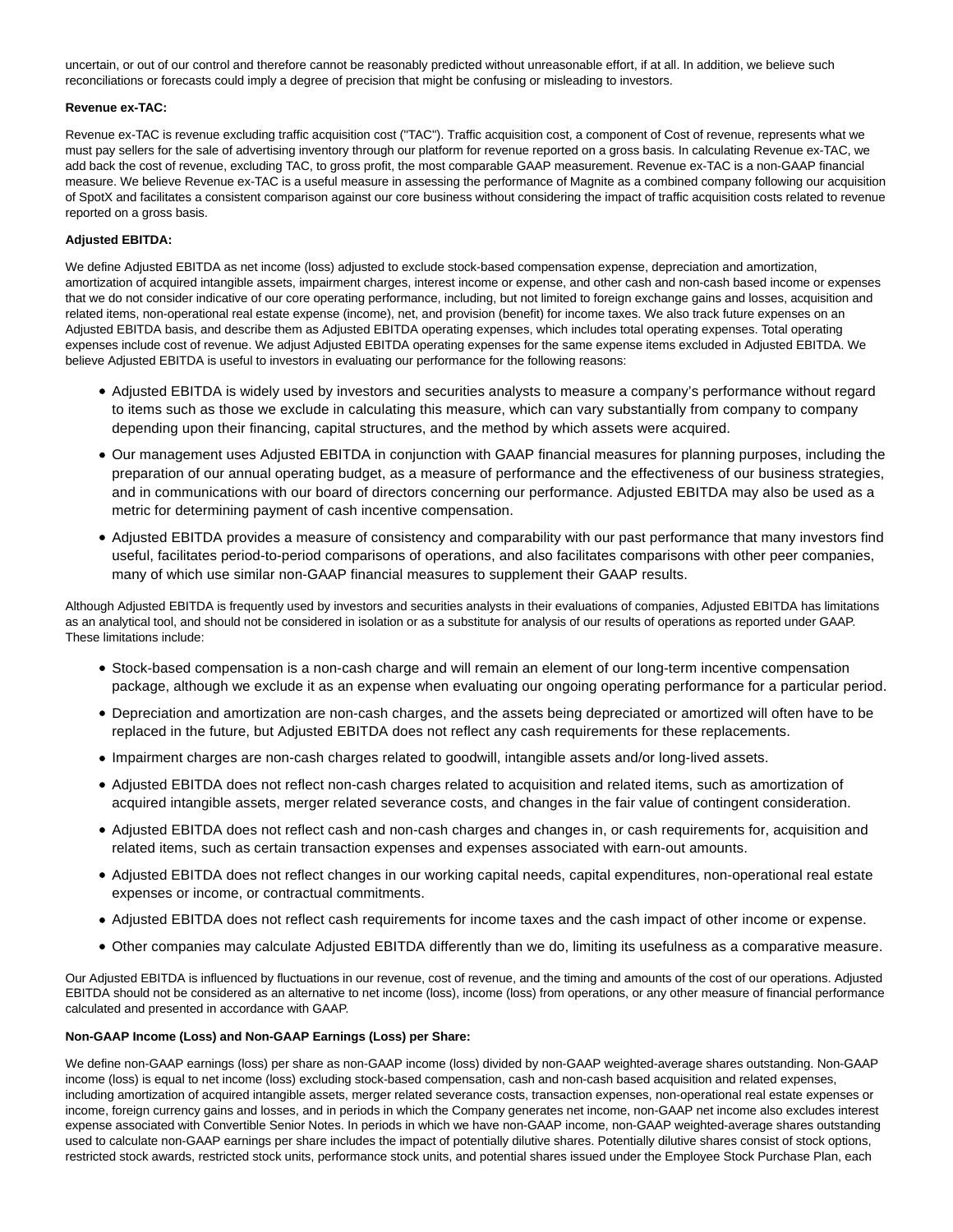computed using the treasury stock method. In periods in which the Company generates net income, non-GAAP weighted-average shares will also include the impact of shares that would be issuable assuming conversion of all of the Convertible Senior Notes, calculated under the if-converted method. We believe non-GAAP earnings (loss) per share is useful to investors in evaluating our ongoing operational performance and our trends on a per share basis, and also facilitates comparison of our financial results on a per share basis with other companies, many of which present a similar non-GAAP measure. However, a potential limitation of our use of non-GAAP earnings (loss) per share is that other companies may define non-GAAP earnings (loss) per share differently, which may make comparison difficult. This measure may also exclude expenses that may have a material impact on our reported financial results. Non-GAAP earnings (loss) per share is a performance measure and should not be used as a measure of liquidity. Because of these limitations, we also consider the comparable GAAP measure of net income (loss).

#### **Investor Relations Contact**

Nick Kormeluk (949) 500-0003 [nkormeluk@magnite.com](https://www.globenewswire.com/Tracker?data=RA0Ohha81ZNodeWFkgPZD3k04I09EklkoUdha9LWIVNzSU-c7Trek7aIFBdrZCunT7UyLH83XiAgz71are7AfNyR3p78ZAaeNptkAdLWPKw=)

# **Media Contact**

Charlstie Veith (516) 300-3569 [press@magnite.com](https://www.globenewswire.com/Tracker?data=pYjLfEQw1yrJ-Cw1pnzMW97e8zZ3E2y1kDEc74g4rpPSRaWbzdQ63s3AvDv6J6tW2glq9ynFA0dN_oXgx65eKg==)

#### **MAGNITE, INC. CONDENSED CONSOLIDATED BALANCE SHEETS (In thousands) (unaudited)**

|                                               | March 31, 2022 |            |    | December 31, 2021 |  |
|-----------------------------------------------|----------------|------------|----|-------------------|--|
| <b>ASSETS</b>                                 |                |            |    |                   |  |
| Current assets:                               |                |            |    |                   |  |
| Cash and cash equivalents                     | \$             | 204,589    | \$ | 230,401           |  |
| Accounts receivable, net                      |                | 782,956    |    | 927,781           |  |
| Prepaid expenses and other current assets     |                | 22,219     |    | 19,934            |  |
| <b>TOTAL CURRENT ASSETS</b>                   |                | 1,009,764  |    | 1,178,116         |  |
| Property and equipment, net                   |                | 34,986     |    | 34,067            |  |
| Right-of-use lease asset                      |                | 72,363     |    | 76,986            |  |
| Internal use software development costs, net  |                | 20,837     |    | 20,093            |  |
| Intangible assets, net                        |                | 399,419    |    | 426,615           |  |
| Goodwill                                      |                | 978,216    |    | 969,873           |  |
| Other assets, non-current                     |                | 6,877      |    | 6,862             |  |
| <b>TOTAL ASSETS</b>                           | \$             | 2,522,462  | \$ | 2,712,612         |  |
| <b>LIABILITIES AND STOCKHOLDERS' EQUITY</b>   |                |            |    |                   |  |
| Current liabilities:                          |                |            |    |                   |  |
| Accounts payable and accrued expenses         | \$             | 859,178    | \$ | 1,000,956         |  |
| Lease liabilities, current                    |                | 18,638     |    | 19,142            |  |
| Debt, current                                 |                | 3,600      |    | 3,600             |  |
| Other current liabilities                     |                | 5,903      |    | 5,697             |  |
| <b>TOTAL CURRENT LIABILITIES</b>              |                | 887,319    |    | 1,029,395         |  |
| Deferred tax liability                        |                | 11,509     |    | 13,303            |  |
| Debt, non-current, net of debt issuance costs |                | 720,710    |    | 720,023           |  |
| Lease liabilities, non-current                |                | 62,777     |    | 66,487            |  |
| Other liabilities, non-current                |                | 2,237      |    | 2,647             |  |
| <b>TOTAL LIABILITIES</b>                      |                | 1,684,552  |    | 1,831,855         |  |
| STOCKHOLDERS' EQUITY                          |                |            |    |                   |  |
| Common stock                                  |                | 2          |    | 2                 |  |
| Additional paid-in capital                    |                | 1,278,218  |    | 1,282,589         |  |
| Accumulated other comprehensive loss          |                | (1,266)    |    | (1,376)           |  |
| Treasury stock                                |                |            |    | (6,007)           |  |
| Accumulated deficit                           |                | (439, 044) |    | (394, 451)        |  |
| TOTAL STOCKHOLDERS' EQUITY                    |                | 837,910    |    | 880,757           |  |
| TOTAL LIABILITIES AND STOCKHOLDERS' EQUITY    | \$             | 2,522,462  | \$ | 2,712,612         |  |

## **MAGNITE, INC. CONDENSED CONSOLIDATED STATEMENTS OF OPERATIONS (In thousands, except per share amounts) (unaudited)**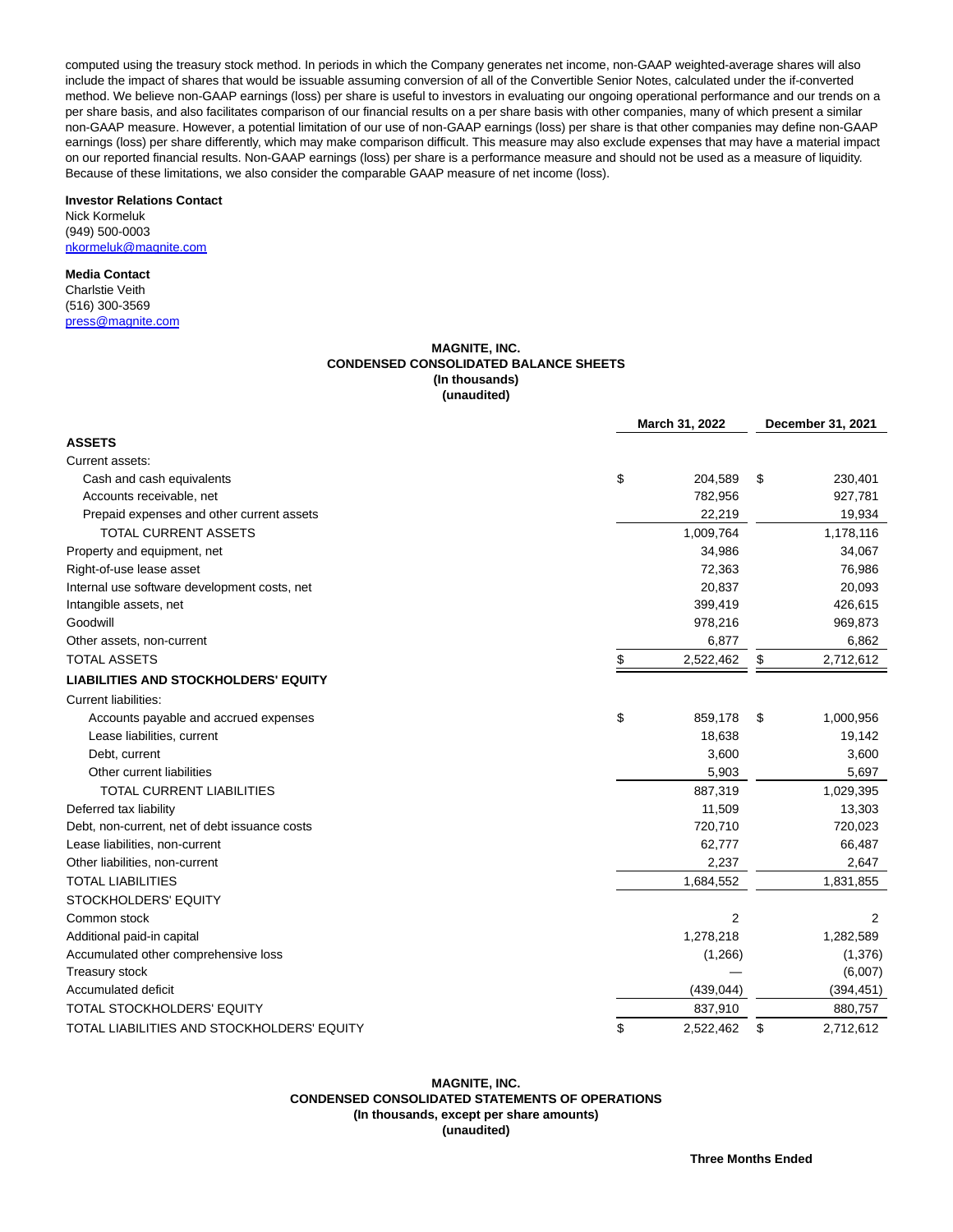|                                                         | March 31, 2022 |    | March 31, 2021 |
|---------------------------------------------------------|----------------|----|----------------|
| Revenue                                                 | \$<br>118,075  | \$ | 60,715         |
| Expenses $(1)(2)$ :                                     |                |    |                |
| Cost of revenue                                         | 59,396         |    | 20,756         |
| Sales and marketing                                     | 50,000         |    | 22,589         |
| Technology and development                              | 23,043         |    | 14,266         |
| General and administrative                              | 18,704         |    | 14,158         |
| Merger, acquisition, and restructuring costs            | 6,756          |    | 2,722          |
| Total expenses                                          | 157,899        |    | 74,491         |
| Loss from operations                                    | (39, 824)      |    | (13, 776)      |
| Other (income) expense:                                 |                |    |                |
| Interest income (expense), net                          | 7,111          |    | 143            |
| Other income                                            | (1,263)        |    | (1,223)        |
| Foreign exchange (gain) loss, net                       | 926            |    | 15             |
| Total other (income) expense, net                       | 6,774          |    | (1,065)        |
| Loss before income taxes                                | (46, 598)      |    | (12, 711)      |
| Provision (benefit) for income taxes                    | (2,005)        |    | 166            |
| Net loss                                                | (44, 593)      | S  | (12, 877)      |
| Net loss per share:                                     |                |    |                |
| <b>Basic and Diluted</b>                                | (0.34)         |    | (0.11)         |
| Weighted average shares used to compute loss per share: |                |    |                |
| <b>Basic and Diluted</b>                                | 132,236        |    | 115,296        |

(1) Stock-based compensation expense included in our expenses was as follows:

|                                              | <b>Three Months Ended</b> |  |                |  |  |
|----------------------------------------------|---------------------------|--|----------------|--|--|
|                                              | March 31, 2022            |  | March 31, 2021 |  |  |
| Cost of revenue                              | \$<br>350S                |  | 85             |  |  |
| Sales and marketing                          | 5.341                     |  | 2.461          |  |  |
| Technology and development                   | 4,717                     |  | 1.826          |  |  |
| General and administrative                   | 4.237                     |  | 2.244          |  |  |
| Merger, acquisition, and restructuring costs | 1.944                     |  | 377            |  |  |
| Total stock-based compensation expense       | 16,589 \$                 |  | 6.993          |  |  |

(2) Depreciation and amortization expense included in our expenses was as follows:

|                                             | <b>Three Months Ended</b> |  |                |  |  |
|---------------------------------------------|---------------------------|--|----------------|--|--|
|                                             | March 31, 2022            |  | March 31, 2021 |  |  |
| Cost of revenue                             | \$<br>26,322 \$           |  | 8.240          |  |  |
| Sales and marketing                         | 19.152                    |  | 3.984          |  |  |
| Technology and development                  | 224                       |  | 113            |  |  |
| General and administrative                  | 168                       |  | 148            |  |  |
| Total depreciation and amortization expense | 45.866                    |  | 12,485         |  |  |

# **MAGNITE, INC. CONDENSED CONSOLIDATED STATEMENTS OF CASH FLOWS (In thousands) (unaudited)**

| <b>Three Months Ended</b> |  |                |  |
|---------------------------|--|----------------|--|
| March 31, 2022            |  | March 31, 2021 |  |
|                           |  |                |  |
| (44, 593)                 |  | (12, 877)      |  |
|                           |  |                |  |
| 45.866                    |  | 12.485         |  |
| 16.589                    |  | 6.993          |  |
| 3,320                     |  |                |  |
|                           |  |                |  |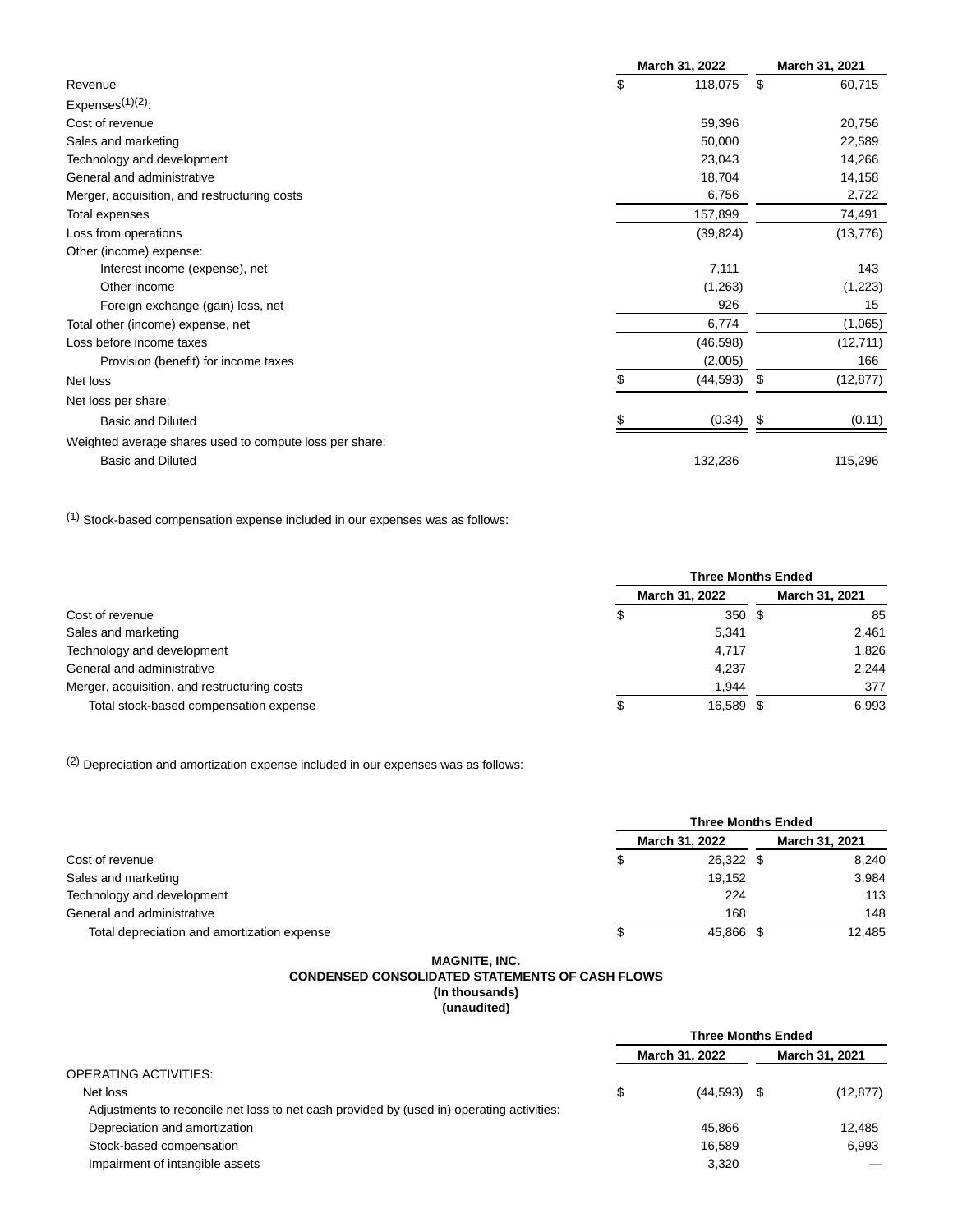| (Gain) loss on disposal of property and equipment                                              | (2)           | 50            |
|------------------------------------------------------------------------------------------------|---------------|---------------|
| Provision for doubtful accounts                                                                | (571)         | (159)         |
| Amortization of debt discount and issuance costs                                               | 1,700         | 99            |
| Non-cash lease expense                                                                         | 610           | (652)         |
| Deferred income taxes                                                                          | (1,891)       | 62            |
| Unrealized foreign currency (gains) losses, net                                                | 458           | (375)         |
| Changes in operating assets and liabilities, net of effect of business acquisitions:           |               |               |
| Accounts receivable                                                                            | 146,241       | 70,252        |
| Prepaid expenses and other assets                                                              | (2,279)       | 1,578         |
| Accounts payable and accrued expenses                                                          | (141, 312)    | (80,074)      |
| <b>Other liabilities</b>                                                                       | (2,504)       | 1,392         |
| Net cash provided by (used in) operating activities                                            | 21,632        | (1,226)       |
| <b>INVESTING ACTIVITIES:</b>                                                                   |               |               |
| Purchases of property and equipment                                                            | (7, 184)      | (1, 317)      |
| Capitalized internal use software development costs                                            | (3, 382)      | (1,955)       |
| Mergers and acquisitions, net of cash acquired                                                 | (20, 755)     |               |
| Net cash used in investing activities                                                          | (31, 321)     | (3,272)       |
| <b>FINANCING ACTIVITIES:</b>                                                                   |               |               |
| Proceeds from Convertible Senior Notes offering                                                |               | 389,000       |
| Payment for capped call options                                                                |               | (38,960)      |
| Payment for debt issuance costs                                                                |               | (198)         |
| Proceeds from exercise of stock options                                                        | 1,107         | 5,785         |
| Repayment of debt                                                                              | (900)         |               |
| Repayment of financing lease                                                                   | (197)         |               |
| Purchase of treasury stock                                                                     | (12, 138)     |               |
| Taxes paid related to net share settlement                                                     | (4,260)       |               |
| Net cash (used in) provided by financing activities                                            | (16, 388)     | 355,627       |
| EFFECT OF EXCHANGE RATE CHANGES ON CASH, CASH EQUIVALENTS AND RESTRICTED                       |               |               |
| <b>CASH</b>                                                                                    | 268           | (256)         |
| CHANGE IN CASH, CASH EQUIVALENTS AND RESTRICTED CASH                                           | (25, 809)     | 350,873       |
| CASH, CASH EQUIVALENTS AND RESTRICTED CASH — Beginning of period                               | 230,693       | 117,731       |
| CASH, CASH EQUIVALENTS AND RESTRICTED CASH - End of period                                     | \$<br>204,884 | \$<br>468,604 |
| RECONCILIATION OF CASH, CASH EQUIVALENTS AND RESTRICTED CASH TO<br>CONSOLIDATED BALANCE SHEETS |               |               |
| Cash and cash equivalents                                                                      | \$<br>204,589 | \$<br>468,550 |
| Restricted cash included in prepaid expenses and other current assets                          | 242           |               |
| Restricted cash included in other assets, non-current                                          | 53            | 54            |
| Total cash, cash equivalents and restricted cash                                               | \$<br>204,884 | \$<br>468.604 |
|                                                                                                |               |               |

#### **MAGNITE, INC. CONDENSED CONSOLIDATED STATEMENTS OF CASH FLOWS-(Continued) (In thousands) (unaudited)**

|                                                                        | <b>Three Months Ended</b> |                |  |                |  |
|------------------------------------------------------------------------|---------------------------|----------------|--|----------------|--|
| SUPPLEMENTAL DISCLOSURES OF OTHER CASH FLOW INFORMATION:               |                           | March 31, 2022 |  | March 31, 2021 |  |
| Cash paid for income taxes                                             |                           | 338 \$         |  | 226            |  |
| Cash paid for interest                                                 |                           | $5.668$ \$     |  | 51             |  |
| Capitalized assets financed by accounts payable and accrued expenses   |                           | 372 \$         |  | 6.050          |  |
| Capitalized stock-based compensation                                   |                           | 338 \$         |  | 115            |  |
| Purchase consideration - indemnification claims holdback               | S                         | $2.300$ \$     |  |                |  |
| Debt issuance costs included in accrued expenses and other liabilities |                           | $-$ \$         |  | 1.349          |  |
| Debt discount, non-cash                                                |                           | — \$           |  | 11.000         |  |

# **MAGNITE, INC. RECONCILIATION OF REVENUE TO GROSS PROFIT TO REVENUE EX-TAC (In thousands) (unaudited)**

| <b>Three Months Ended</b> |                |   |
|---------------------------|----------------|---|
| March 31, 2021            | March 31, 2022 |   |
| 60,715<br>118.075 \$      |                | J |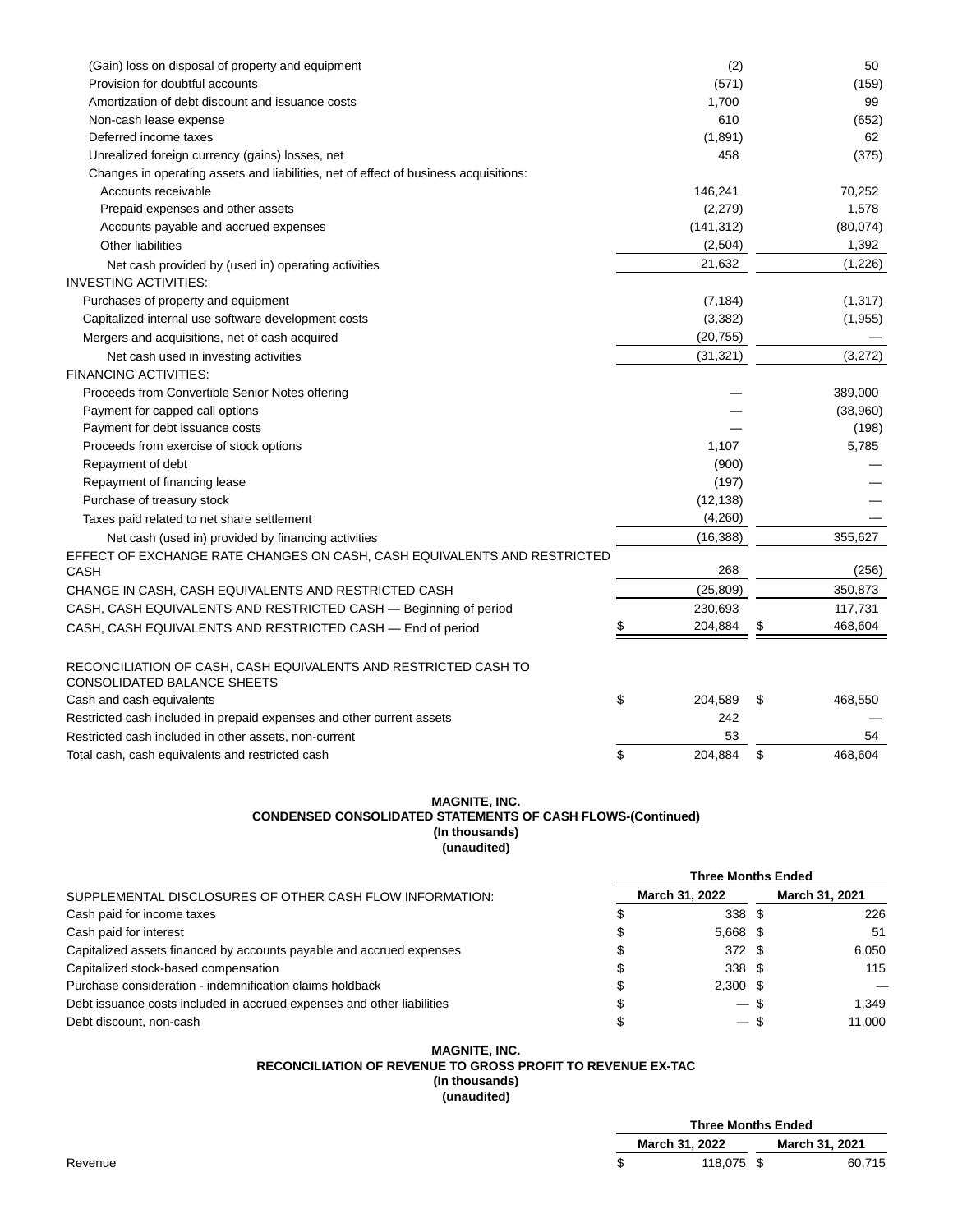| Less: Cost of revenue                    | 59.396  | 20,756 |
|------------------------------------------|---------|--------|
| Gross Profit                             | 58.679  | 39.959 |
| Add back: Cost of revenue, excluding TAC | 48.405  | 19.901 |
| Revenue ex-TAC                           | 107.084 | 59,860 |

#### **MAGNITE, INC. RECONCILIATION OF NET LOSS TO ADJUSTED EBITDA (In thousands) (unaudited)**

|                                                                                             |  | <b>Three Months Ended</b> |  |                |  |
|---------------------------------------------------------------------------------------------|--|---------------------------|--|----------------|--|
| Net loss                                                                                    |  | March 31, 2022            |  | March 31, 2021 |  |
|                                                                                             |  | $(44,593)$ \$             |  | (12, 877)      |  |
| Add back (deduct):                                                                          |  |                           |  |                |  |
| Depreciation and amortization expense, excluding amortization of acquired intangible assets |  | 7.390                     |  | 4.894          |  |
| Amortization of acquired intangibles                                                        |  | 38,476                    |  | 7,591          |  |
| Stock-based compensation expense                                                            |  | 16.589                    |  | 6,993          |  |
| Merger, acquisition, and restructuring costs, excluding stock-based compensation expense    |  | 4.812                     |  | 2,345          |  |
| Non-operational real estate expense (income), net                                           |  | 135                       |  | 92             |  |
| Interest expense (income), net                                                              |  | 7.111                     |  | 143            |  |
| Foreign exchange (gain) loss, net                                                           |  | 926                       |  | 15             |  |
| Provision (benefit) for income taxes                                                        |  | (2,005)                   |  | 166            |  |
| <b>Adiusted EBITDA</b>                                                                      |  | 28,841                    |  | 9,362          |  |

#### **MAGNITE, INC. RECONCILIATION OF NET LOSS TO NON-GAAP INCOME (In thousands) (unaudited)**

|                                                                                                  |    | <b>Three Months Ended</b> |      |                |  |
|--------------------------------------------------------------------------------------------------|----|---------------------------|------|----------------|--|
|                                                                                                  |    | March 31, 2022            |      | March 31, 2021 |  |
| Net loss                                                                                         | \$ | (44, 593)                 | - \$ | (12, 877)      |  |
| Add back (deduct):                                                                               |    |                           |      |                |  |
| Merger, acquisition, and restructuring costs, including amortization of acquired intangibles and |    |                           |      |                |  |
| excluding stock-based compensation expense                                                       |    | 43.288                    |      | 9,936          |  |
| Stock-based compensation expense                                                                 |    | 16.589                    |      | 6,993          |  |
| Non-operational real estate expense (income), net                                                |    | 135                       |      | 92             |  |
| Foreign exchange (gain) loss, net                                                                |    | 926                       |      | 15             |  |
| Interest expense, Convertible Senior Notes                                                       |    | 250                       |      |                |  |
| Tax effect of Non-GAAP adjustments <sup>(1)</sup>                                                |    | (5,326)                   |      | (588)          |  |
| Non-GAAP income                                                                                  | \$ | 11.269                    |      | 3,571          |  |

 (1) Non-GAAP income (loss) includes the estimated tax impact from the expense items reconciling between net loss and non-GAAP income (loss).

#### **MAGNITE, INC. RECONCILIATION OF GAAP LOSS PER SHARE TO NON-GAAP EARNINGS PER SHARE (In thousands, except per share amounts) (unaudited)**

|                                                                          | <b>Three Months Ended</b> |             |                |         |
|--------------------------------------------------------------------------|---------------------------|-------------|----------------|---------|
|                                                                          | March 31, 2022            |             | March 31, 2021 |         |
| GAAP loss per share (1):                                                 |                           |             |                |         |
| Basic and Diluted                                                        | \$                        | $(0.34)$ \$ |                | (0.11)  |
| Non-GAAP income $(\text{loss})^{(2)}$                                    |                           | 11,269      |                | 3,571   |
| Non-GAAP earnings per share                                              | \$                        | 0.08        | S              | 0.03    |
| Weighted-average shares used to compute basic earnings (loss) per share  |                           | 132,236     |                | 115,296 |
| Dilutive effect of weighted-average common stock options, RSUs, and PSUs |                           | 5,160       |                | 13,093  |
| Dilutive effect of weighted-average ESPP shares                          |                           |             |                | 90      |